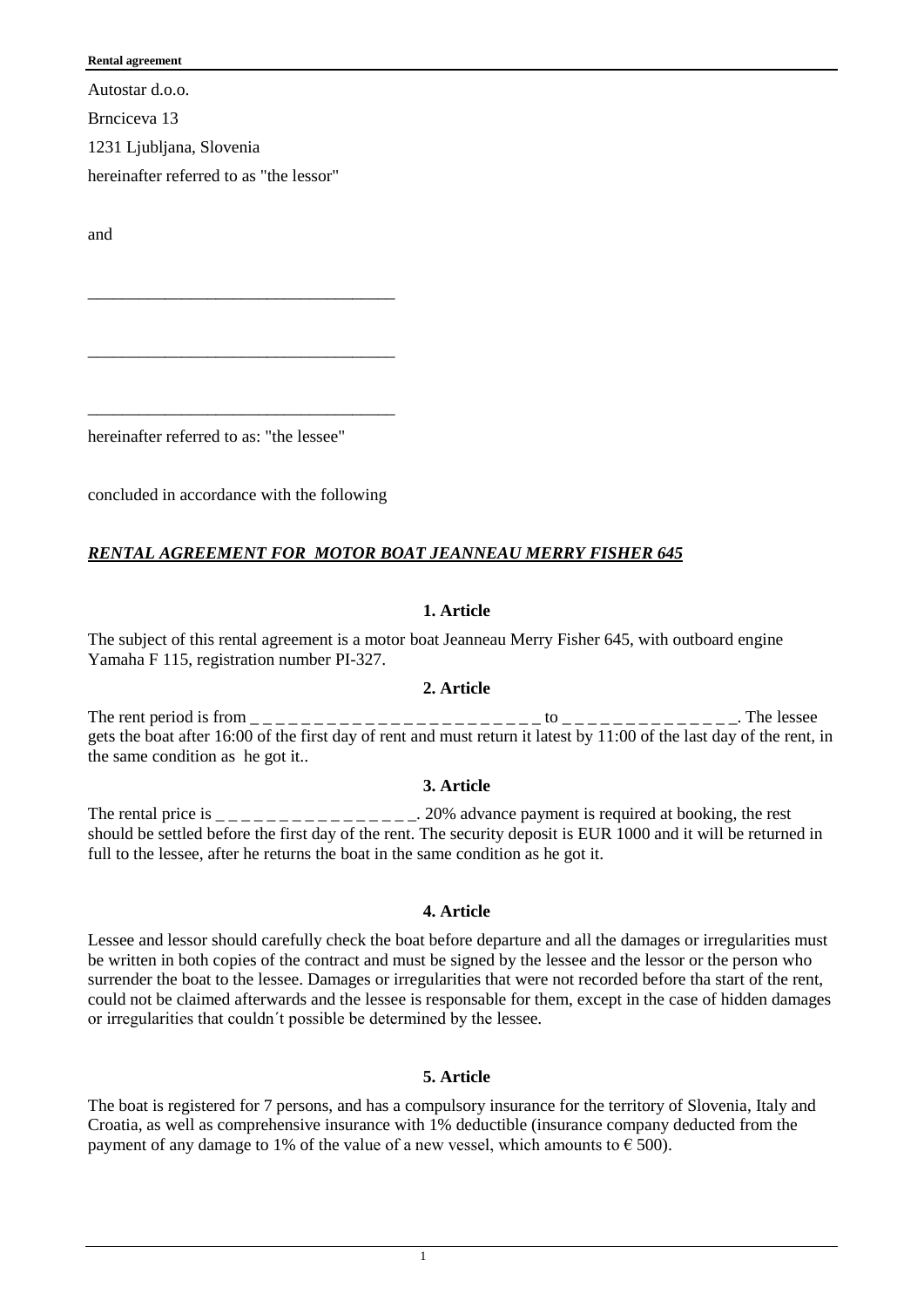### **6. Article**

There can be only as many persons on board as it was agreed before the rent, but in any case not more than 7 (including skipper).

# **7. Article**

If entering Croatian waters, the lessee must make an official entry at the nearest Harbour Master (closest to Strunjan is in Umag), and pay the Croatian vignette and tourist tax for the period of his stay in Croatia. All persons on board must be entered in the crew list and confirmed at the Harbour Master (with the stamp and signature of the Harbour Master). In addition to the Slovenian flag (which is already suspended on the anchor light rod) a Croatian flag must be displayed as well. On departure from Croatia all passengers must check out at the last Harbour Master and immediately leave Croatia by the shortest route.

#### **8. Article**

The lessee undertakes to respect all applicable laws and regulations, otherwise he is legaly and financially responsible for the consequences. Ignorance of the laws and regulations does not relieve responsibility. The lessee is also responsible for any damage caused to other people and things.

#### **9. Article**

The lessee proves his identity with the following document  $\frac{1}{1}$  $\Box$  and confirms that it is completely capable of maneuvering a boat and that it is in possession of a Boat leader licence of competency, number \_ \_ \_ \_ \_ \_ \_ \_ \_ \_ \_ \_ \_ \_ \_ \_ \_ \_ \_ \_ \_ \_ \_ \_ \_ \_ \_ \_ \_ \_ \_ \_ \_ \_ \_ issued on \_\_\_\_ \_\_\_\_ \_\_\_\_ \_\_\_\_ \_\_\_\_ \_ (in case the lessee don´t have the Boat leader licence of competency present at the time of signing this agreement, it shall present it to the lessor as soon as possible and in any case before the begining of the rent). The lessee also undertakes to take care that the boat will be operated only by persons who are fully capable of maneuvering a boat, and in possession of a Boat leader licence of competency.

#### **10. Article**

The lesse must be completely capable for navigation and maneuvering a boat. The lessor has the right to check the renter's knowledge and skills of navigation and maneuvering a vessel and may cancel the rent if it considers that this knowledge is not sufficient for the safe operation of the vessel. In this case the renter is not entitled to a refund of the advance payment. Or he can hire a skipper for 150€/day (if the skipper is available at that time).

#### **11. Article**

Lessee got the boat in order, with all the mandatory equipment and documents, with full tanks of 95 octane unleaded petrol fuel and full tank of water, and must be returned to the lessor in the same condition. The tenant is responsible for all the damages or irregularities and loss of equipment or documents, which have not been recorded on acquisition and written on both copies of this contract.

#### **12. Article**

The lessee should take care of the boat and equipment during the rental period with diligence. The boat is insured with 1% deductible damage of the insured value of the boat (first  $500\epsilon$  of damage is not covered by the insurance). The replacement boat is not provided. There is no compensation for lost holiday or any expences in case of damage or faliure of the boat, regardless of whose fault. Tenant only gets a return of the unused portion of the rent.

#### **13. Article**

In case of damage, destruction, theft or loss of the boat and equipment, caused by the lessee, which the insurance company doesn't want to settle because of lessee´s negligence and failure to comply with the rules, laws and regulations, lessee undertakes to settle all the repair costs or purchase new boat and equipment. The lessee undertakes to settle all the transport costs of the damaged boat and equipment to the lessor.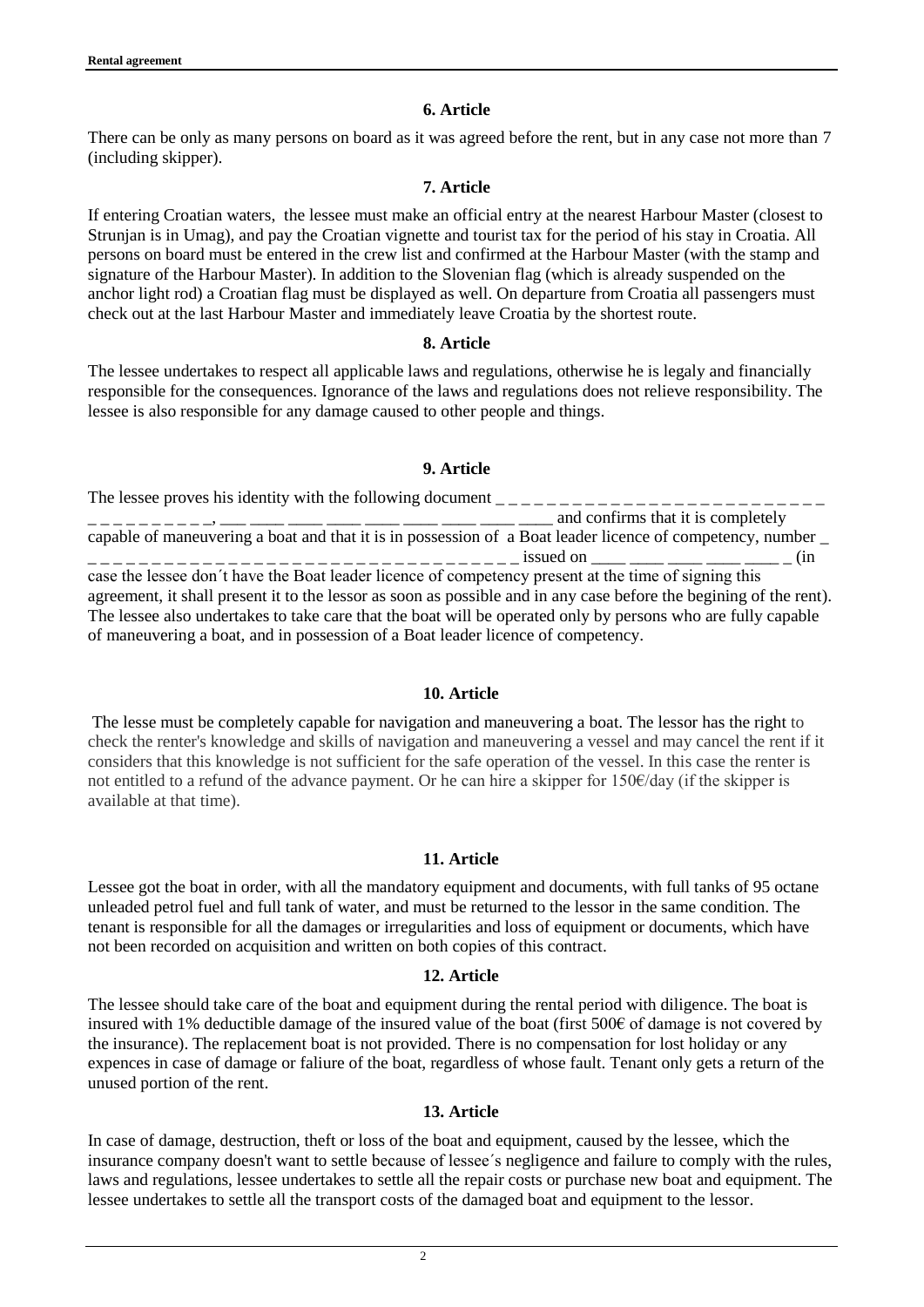# **14. Article**

The lessee received written instructions for use and safe navigation, which are part of this contract.

# **15. Article**

The lessee and the lessor will resolve all disputes amicably, but in case this is not possible, they agree the Court in Ljubljana, Slovenia is competent to resolve all disputes between them.

# **16. Article**

This agreement is drawn up in two identical copies, of which the lessee and the lessor receive a copy of each and come into force with the signature of both parties.

*We wish you a nice holiday on–board our boat.*

# *LIST OF EQUIPMENT ON BOARD:*

| Anchor with chain and 30m of rope                     | 1 |
|-------------------------------------------------------|---|
| Ropes for tethering                                   | 4 |
| Water hose                                            | 1 |
| Underwater mask                                       | 1 |
| Fenders                                               | 6 |
| Stern cuscions                                        | 5 |
| Mezzomariner (boat hook)                              | 1 |
| Chemical toilet                                       | 1 |
| Orange life-jackets (please check if they are intact) | 7 |
| First aid kit                                         | 1 |
| Navigation charts (paper)                             | 1 |
| Flags (Slovenian, Italian and Croatian)               | 3 |
| Keys (along with the retaining cord and contact key)  | 1 |
| <b>Boat licence</b>                                   | 1 |
| Certificate of insurance                              |   |
| The power to navigation                               | 1 |
|                                                       |   |

\_\_\_\_\_\_\_\_\_\_\_\_\_\_\_\_\_\_\_\_\_\_\_\_\_\_\_\_\_\_\_\_\_\_\_\_\_\_\_\_\_\_\_\_\_\_\_\_\_\_ \_\_\_\_\_\_\_\_\_\_ \_\_\_\_\_\_\_\_\_\_\_\_\_\_\_\_\_\_\_\_\_

\_\_\_\_\_\_\_\_\_\_\_\_\_\_\_\_\_\_\_\_\_\_\_\_\_\_\_\_\_\_\_\_\_\_\_\_\_\_\_\_\_\_\_\_\_\_\_\_\_\_ \_\_\_\_\_\_\_\_\_\_ \_\_\_\_\_\_\_\_\_\_\_\_\_\_\_\_\_\_\_\_\_

\_\_\_\_\_\_\_\_\_\_\_\_\_\_\_\_\_\_\_\_\_\_\_\_\_\_\_\_\_\_\_\_\_\_\_\_\_\_\_\_\_\_\_\_\_\_\_\_\_\_ \_\_\_\_\_\_\_\_\_\_ \_\_\_\_\_\_\_\_\_\_\_\_\_\_\_\_\_\_\_\_\_

\_\_\_\_\_\_\_\_\_\_\_\_\_\_\_\_\_\_\_\_\_\_\_\_\_\_\_\_\_\_\_\_\_\_\_\_\_\_\_\_\_\_\_\_\_\_\_\_\_\_ \_\_\_\_\_\_\_\_\_\_ \_\_\_\_\_\_\_\_\_\_\_\_\_\_\_\_\_\_\_\_\_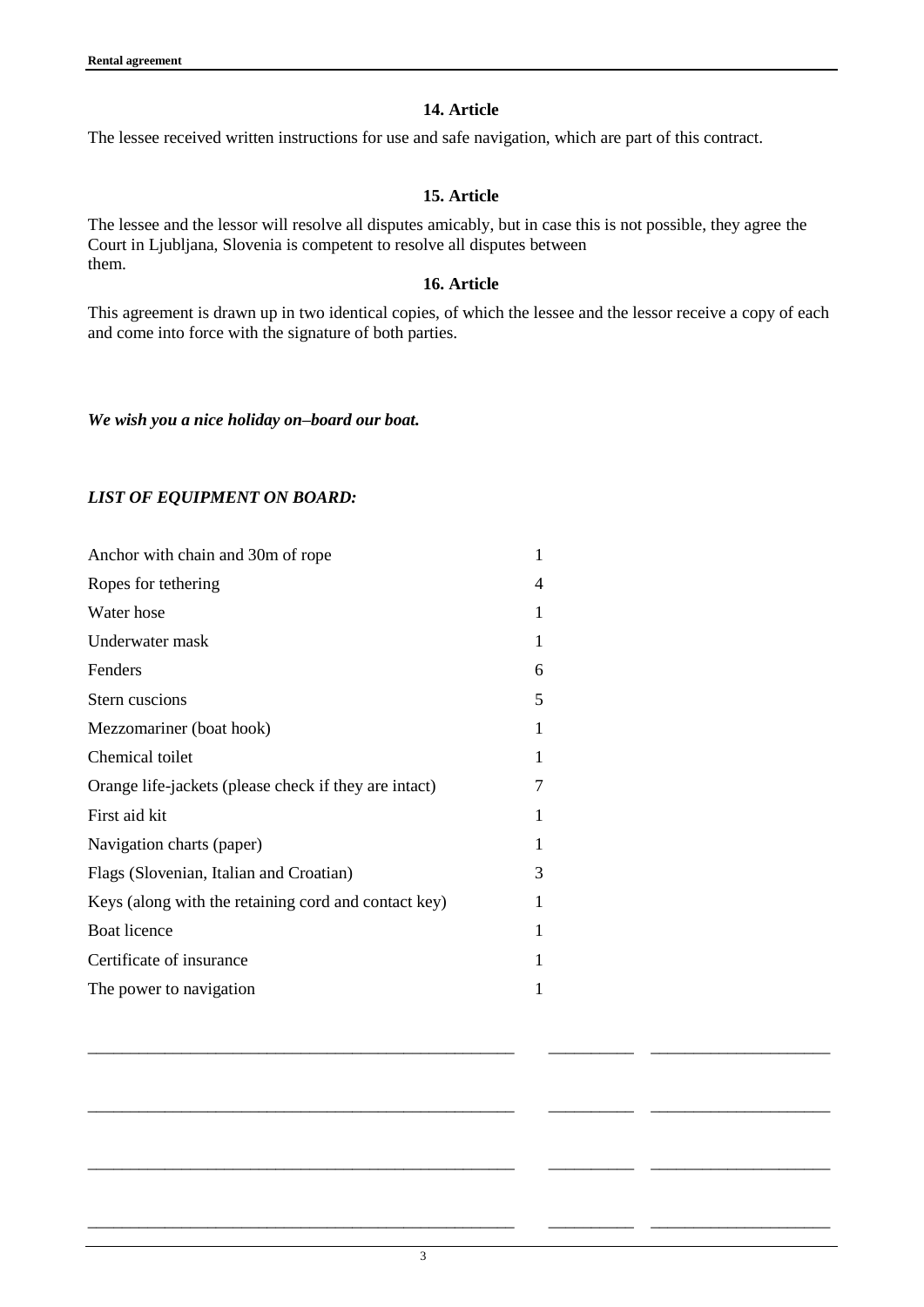*DAMAGES OR IRREGURALITIES FOUND (if not found, write down: NO VISIBLE DAMAGES OR IRREGULARITIES):*

Date:\_\_\_\_\_\_\_\_\_\_\_\_\_\_\_\_\_\_\_\_\_\_\_\_\_\_

LESSEE: LESSOR:

\_\_\_\_\_\_\_\_\_\_\_\_\_\_\_\_\_\_\_\_\_\_\_\_\_\_\_\_\_\_\_\_ \_\_\_\_\_\_\_\_\_\_\_\_\_\_\_\_\_\_\_\_\_\_\_\_\_\_\_\_\_\_\_\_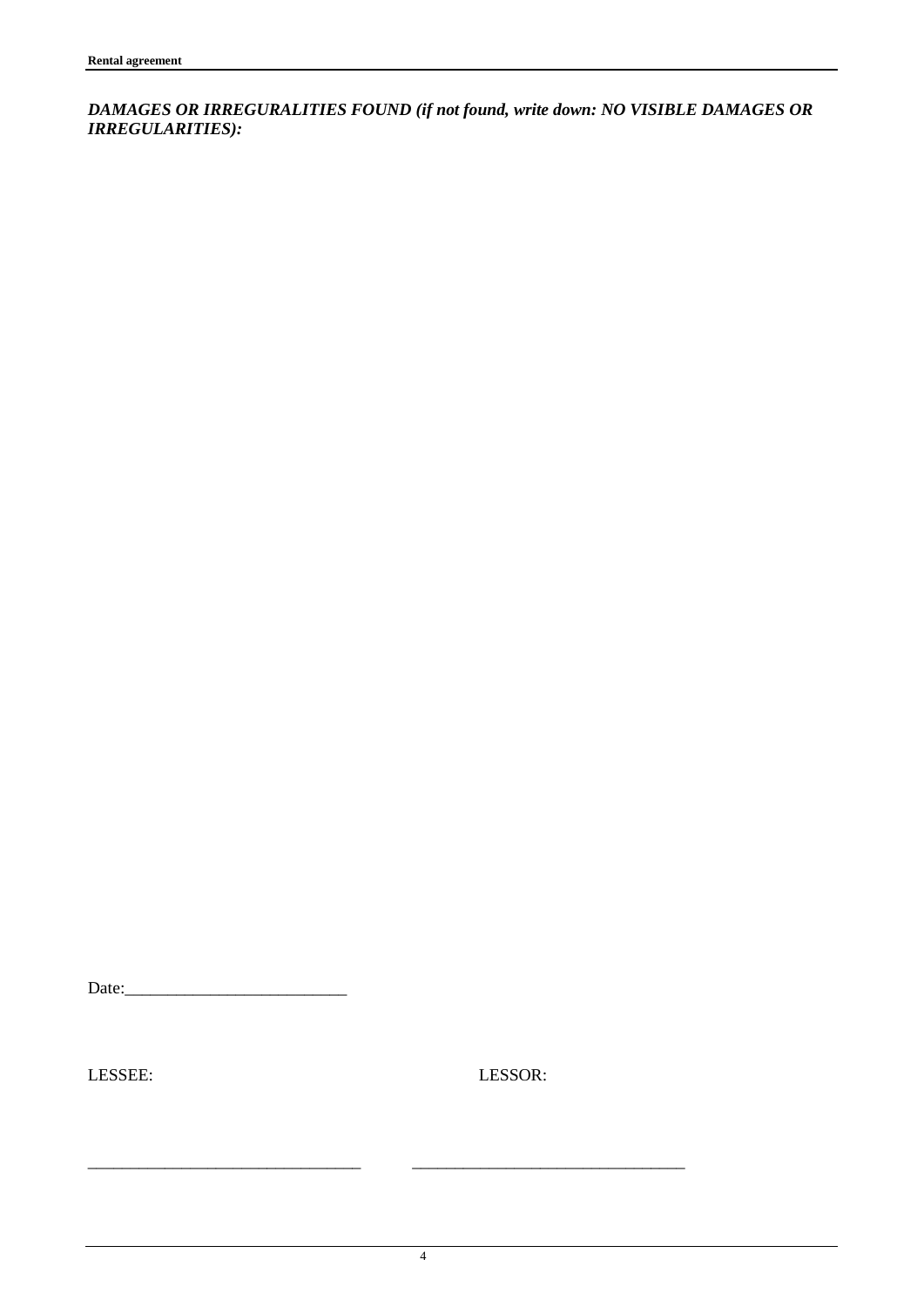# *INSTRUCTIONS FOR USE AND NAVIGATION:*

To avoid unnecessary trouble or damage, please read the instructions carefully.

# *1. Navigation:*

-Before navigation turn on the red main switch (immediately behind the door on the right side below). It´s turned on when in the horizontal position, and turned off when in the upright position.

-Push DN button on the control lever to lower the engine completely in the water.

-ATTENTION!!! Never operate the engine when the propeller is out of the water, because in this position the engine is not cooled with water. If you operate the engine without cooling water, it would very quickly overheat, which would lead to expensive damage of the water pump and the engine.

- Press the blue button on remote control (indicated by an open padlock) to electronically unlock the engine and hold it pressed for a few seconds until it beeps.

-Start the engine with the start key (switch is next to the control lever). Make sure that the propeller is completely in the water, before starting the engine!.

-Check If the engine is cooled by sea water (the control jet of water is running out of the engine).

- Check the fuel level (95 octane unleaded petrol). The bars on the right side of the right meter (next to the steering whell) shows the fuel level in the fuel tank. Check out also physically, how much fuel is in the tank (the fuel tank is located under the hood at the rear of the boat).

-Fuel tap is located on the rear left side of the boat, next to the ladder. The key for openning the fuel tap is located under the hood near the water sink (inside the boat). Please make sure to put the key back after use.

-Fuel tank holds 135 liters of unleaded 95 octane gasoline. Never overfill the fuel, because it expands on the heat.

-Tap for filling the water tank is located on a step on the left side of the boat. The water tank holds 50 liters of water. Never fill the water all the way to the top, because it will start to flow out in the bilge through the rubber openning at the top of the water tank. Please do not tighten the tap too much, because it will be very dificult to open it again, after the water level will drop and create a vacuum.

-Water will run only when the water pump switch is switched on, creating pressure in the system. You can turn on the water pump by switching on the water pump button (right button in the top row, on the righ side of the steering wheel). The pump automatically switches off when there is enough pressure in the system. In case of lack of water in the tank, the pump will not shut off automatically, and has to be switched off manually (using the same button, as for switch on), otherwise it will be damaged.

-The shower is located on the rear left side of the boat, next to the ladder (under the round cover).

-Windscreen wipers are activated by buttons on the right side of the bottom row (each wiper has its own button).

-Navigation and anchor lights are activated by a button on the left side of the bottom line.

-The other two buttons are for bilge pumps, so please do not switch them on when there is no water in the bilge, because the pumps will burn out, if running empty for a long time.

-Bilge can be emptied manually using the handle, which is located below at the right side of the front door.

-Before navigation, always check if the ladder at the back side of the boat is out of water, back in the position and secured with an elastic band.

- Before leaving berth in Strunjan check the water level on the measuring stick, which is located at the first pillars before the bridge on the left side (attached on the pillar No.1). If the water level is higher than +6, be

careful under the bridge, which is very low. Please do not raise the anchor light rod on the roof (with flag on it), because it would be ripped off under the bridge, when the water level is high. If the water level is higher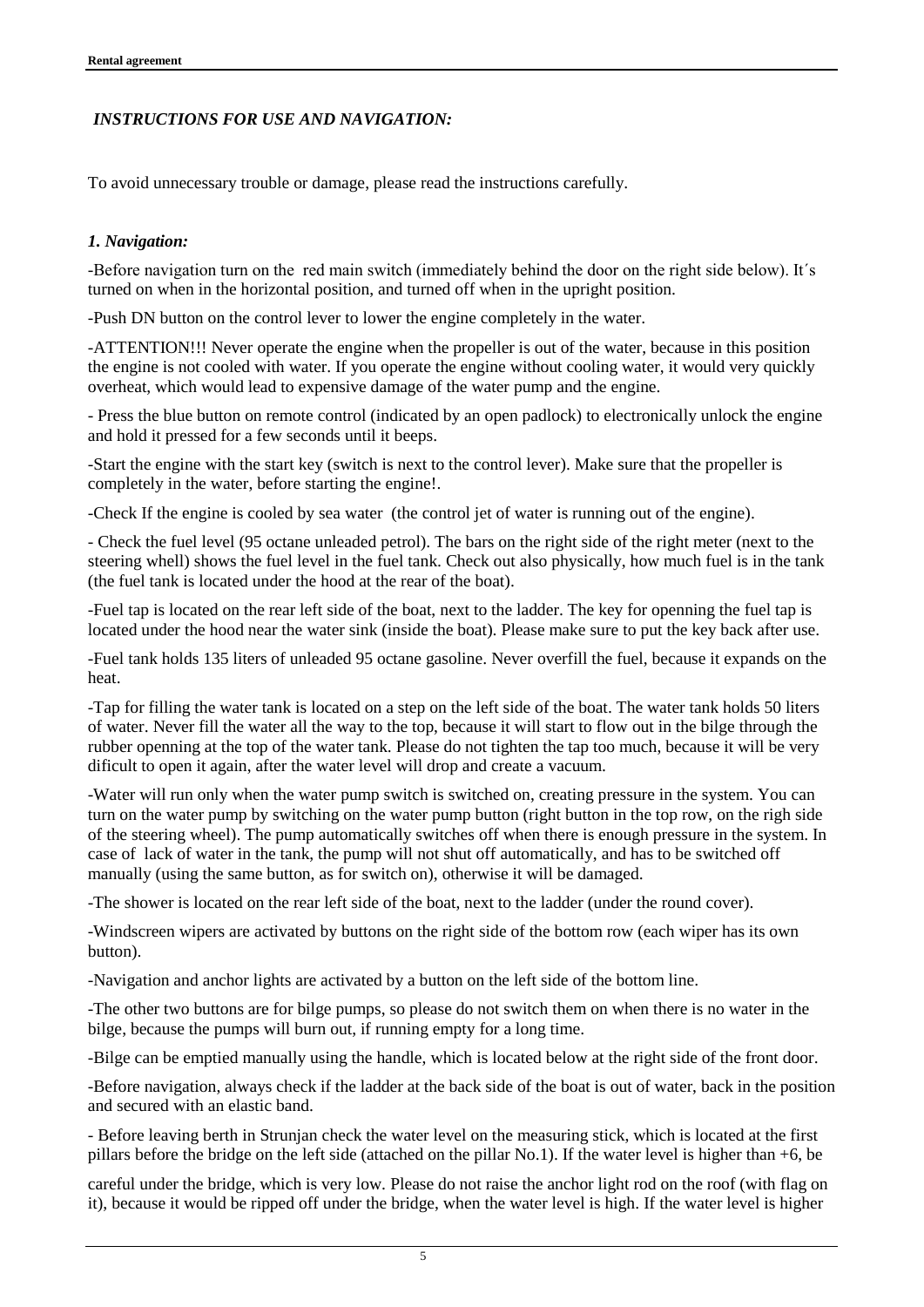than +7, you will not be able to go under the bridge (even with lowered anchor light), because the roof of the boat would hit the bridge.

-Put the control lever in position for navigation forward (or backward). Please note that the command handle has some idle at the beginning and then grabs quickly, so please push the lever slowly forward (or backward) until you feel that the propeller began to turn.

- First untie the front ropes (and throw them on the pier), and then untie the back ropes, and hang them on a white plastic hooks, which are located on both pillars.

-Slowly go backwards and left (be careful not to get too close to the shore behind you) and then turn the steering wheel to the right and go forward toward the bridge. Be careful in the case of wind.

-In the shallow water lift the engine (with the UP button on the control lever) so that the propeller does not hit the ground, but still remain under water (jet of cooling water must not be interrupted). Slots for capturing cooling water are below the cavitation plat, just above the propeller.

-Always warm up the engine at low speed (for about 5 minutes). Please do not exceed 1000 rpm till the engine is fully warmed up to the operating temperature.

- NEVER give a full throtlle to the unheated engine, because you would damage it.

-You can adjust the position of the boat with electric trim (with buttons UP and DN on the control lever). Pressing the UP button you will lift the bow (the front of the boat), pressing the DN button you will lower the bow. Be very careful, because the boat can become unstable, while adjusting the trim. Also be careful not to lift the propeller out of the water, and not to interrupt the flow of cooling water.

-Before docking check if the fenders and mooring lines are in place. Reduce speed to a minimum and be careful on the drift caused by the wind, or a strong current. The steering is only active until the propeller rotates at least a little. When the command lever is in the neutral position and the propeller no longer turns, the steering will not react.

-Ropes and water hose are located under the hood in the drawer on the right side of the boat (opposite the ladder to the water).

- Before the bridge in Strunjan, on the right side is another measuring stick, where you can check the water level before entering on the berth. Do not attempt to go under the bridge, if the water level is higher than +7. In that case tie the boat at the pier on the left side before the bridge, and wait for the water level to fall below +7.

-Approach slowly the berth in Strunjan and first tie the back ropes, and then the front. If you can˝t reach the front ropes, use the boat hook (mezzomariner), which is located on the right side of the bed.

-After you are securely tied, you can turn off the engine. After turning off the engine, raise the propeller completely out of the water (using UP button on the control lever).

- Electronicaly lock the engine by pressing the blue button on the remote control (indicated by a locked padlock). Hold it a few seconds until it beeps.

-Clean the chemical toilet (if you used it).

Close all the windows (side and roof), turn off the main switch (next to the door at athe bottom) by turning it in a vertical position, and then close and lock the door.

-Make sure that the boat remains always securely berthed or anchored, even for unforeseen weather conditions. You must lower enough anchor rope into the water (at least 3 times the depth), otherwise the anchor can be lifted by the waves. The anchor is located in the drawer at the bow.

-Always leave the boat in a safe place, where it could not get damaged or stolen.

-Always inform yourself about the local laws and regulations and respect them at all times, because you will otherwise be responsable for the consequences. Especially pay attention to the swimmers.

- Please don't not smoke or light a fire on board.

- Please don't go on board with your shoes on.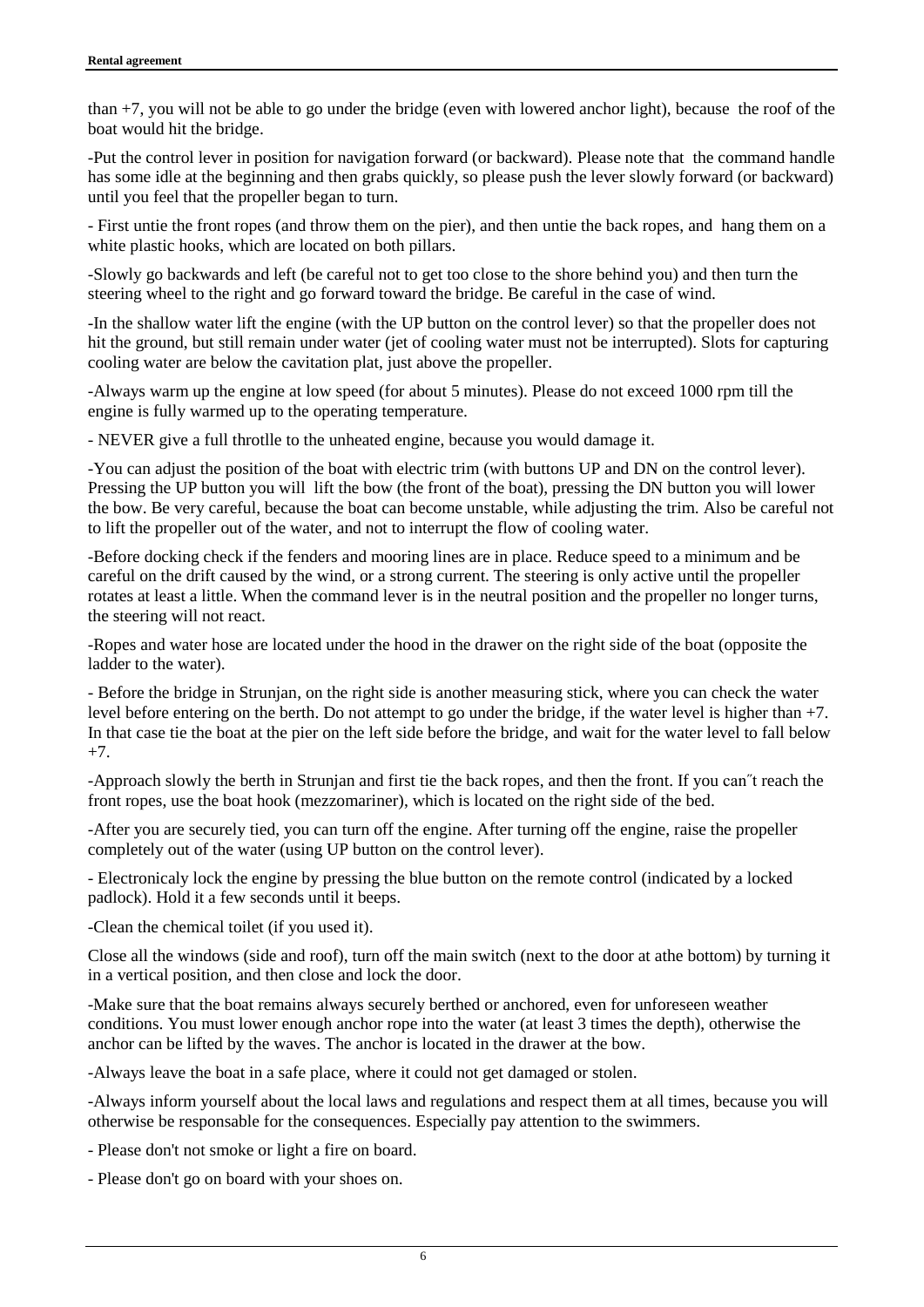# *2. Water skiing and towing a tube:*

-For skiing and tow tube use only floating rope that they cannot get involved in the propeller and thereby damage the engine. First, fasten your seat belts on both sides of the feed of the boat a short white rope that has two karabina to be coupled to the stern of the boat and (red) floating nozzle for connecting the towing rope (k). This nozzle allows for the free scrolling (left and right) up the rope and prevents damage to the rope or boat. The rope must be installed in such a way that does not interfere with the engine.

-Skiing and Skijoring with tube follow the laws and watch out for their own safety and the safety of other persons. Always use the life jackets that are designed for skiing or be towed by a tube. Attached to the life jackets not intended for skiing or traction with the tube. If you will be using for this purpose, they'll hurt you.

# *3. Transport by land (just in case of land transport of the boat):*

-The boat is attached to the trailer during transport with two bars to fasten which do not allow to slip off the trailer. One is attached to the front of the boat, and the other in the back. Always attach it just as it was when you took over the lease, because improperly secured the boat can be slipped off the trailer, the consequences were likely to be disastrous.

-The handle of the winch, which serves to raise and descent of the boat, it must be blocked during transport, so that it cannot take place. Lever block, strong zategnete (blocked by the clutch). To unblock a winch to rotate the handle in the opposite side of the trash, but until just before the vessel dropping into water because it will then start cranking the winch and vessel will slip off the trailer.

-Foot engine drive must be raised to about half (see leveling legs with an electric tilt Trimom), says it has raised about 15 cm propeller above the license plate. Otherwise, you may drive your leg with a propeller strikes a barrier (high curb, etc).

Things that you will be transported to the boat should be kept in drawers, hadn't been thrown from the boat during the journey. Especially note the ropes that serve for tethering. Ropes and other equipment should be after use and during transportation always in a closed part of the vessel.

-In the room where it is located the battery does not oppress any things, because this could lead to a short circuit or loss of electricity on board.

-Check if both plug in the trailer, which is used for the supply of electricity from your car to the rear lights on the trailer enough firmly attached and check several times during the transport operation and general condition of the boat, check how is attached and if both strips to fasten well carry out its mission.

#### **4. Putting the boat in the water:**

- It's best to descend and raise the boat by the elevator (they've got it in almost every Marina in the Adriatic).

- If that's not possible, be careful not to damage the boat and stick to the following guidelines:

- Before you drive on trailer ramp for launching the boat in the water and get ready to drop off the trailer you need to do some important things:

· Undo both strips with which the boat is attached to the trailer. To do this, press the two spring clamps that block the tape and then pull the tape from the couplings. Strips in the load carrying compartment of your vehicle. Please remember how they were strips attached to them after using the boat the same way again.

· Disconnect the electrical wiring on the vehicle and the trailer Plug and insert it into the hold which are attached to the trailer and is used for this purpose

· Unscrewing the screw (you must first release the guard) on both sides of the recent trailer and pull out the rear of the trailer with lights and license plate (the lights are not allowed in the sea water, whereas it would be right to destroy, of connecting to the vehicle and bring you a burnt out fuse box!)

· Check the plug on the floor of the rear of the vessel and, if necessary, close the (insert the plug into the hole and lift the roadblock). The plugin is used to release water from the vessel, when it is dry. If you do not close the downhill after you boat, water vessel.

7